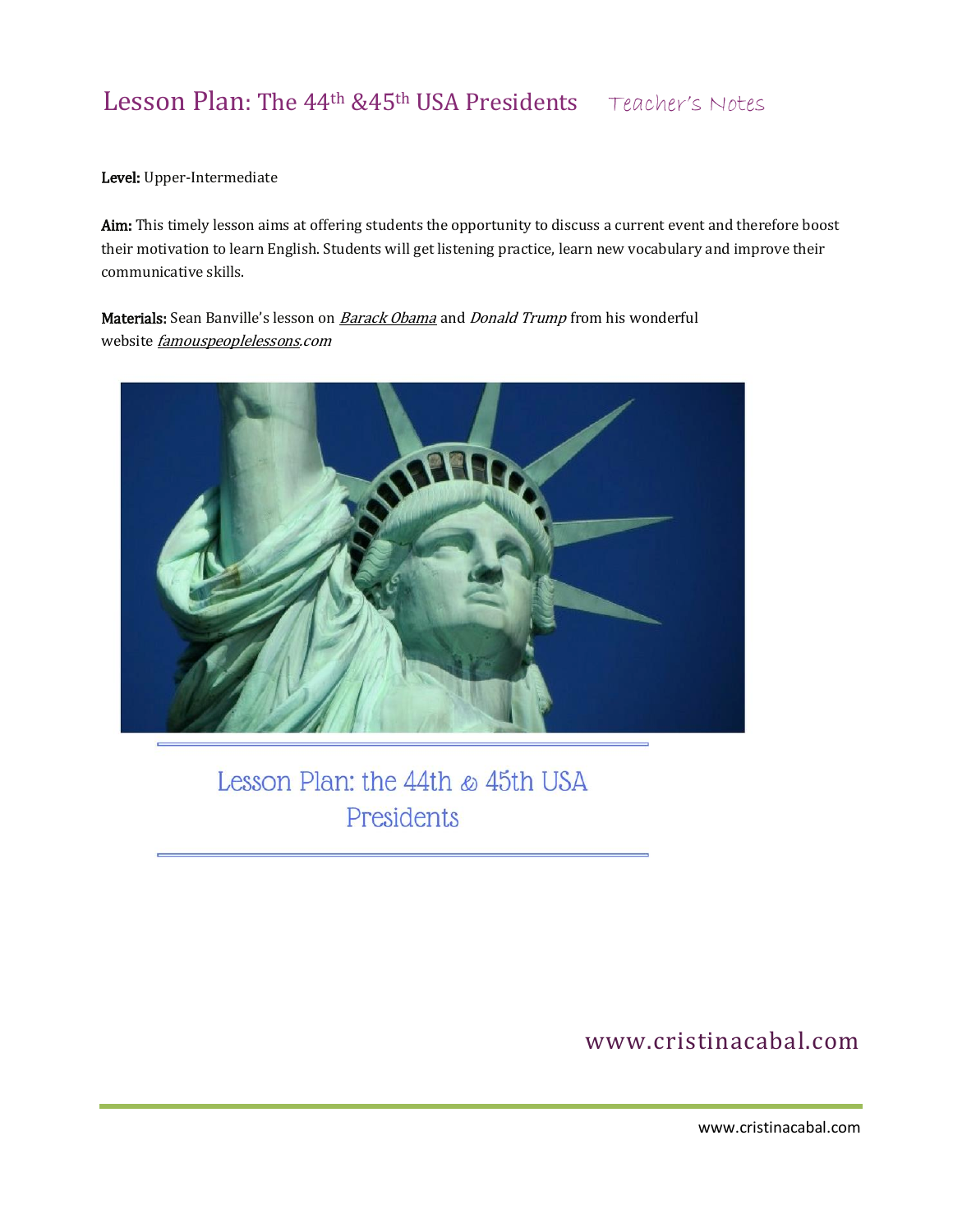# Step 1. Warming Up

Predicting. Write the following words on the board and ask students to guess what the activity is going to be about.

#### politician, businessman, wealthy, Republican, Democratic, controversial

Speaking. Show the picture of Donald Trump and ask students in pairs to share any information they have about the new president of the USA.

Slide the juxtapose, (that's how the sliding picture below is called) and show the image of Barack Obama. Again, ask students to share what they know about the former president of the USA.



## Step 2. Listening

Divide the class into As and Bs. Tell As they are going to listen to some information about Barack Obama and Bs about Donald Trump.

Give student A a photocopy containing Obama's exercises for Listening Gap Fill and Synonym Match and give student B a photocopy containing Trump's exercises for Listening Gap Fill and Synonym Match. (see links above)

Procedure: Play Obama once and ask student A to fill in the gaps with the words they hear. Play Trump once and ask students to do the same. Play each part one or twice more, depending on the level of your students. Correct both exercises, teach any vocabulary they don't know and drill pronunciation.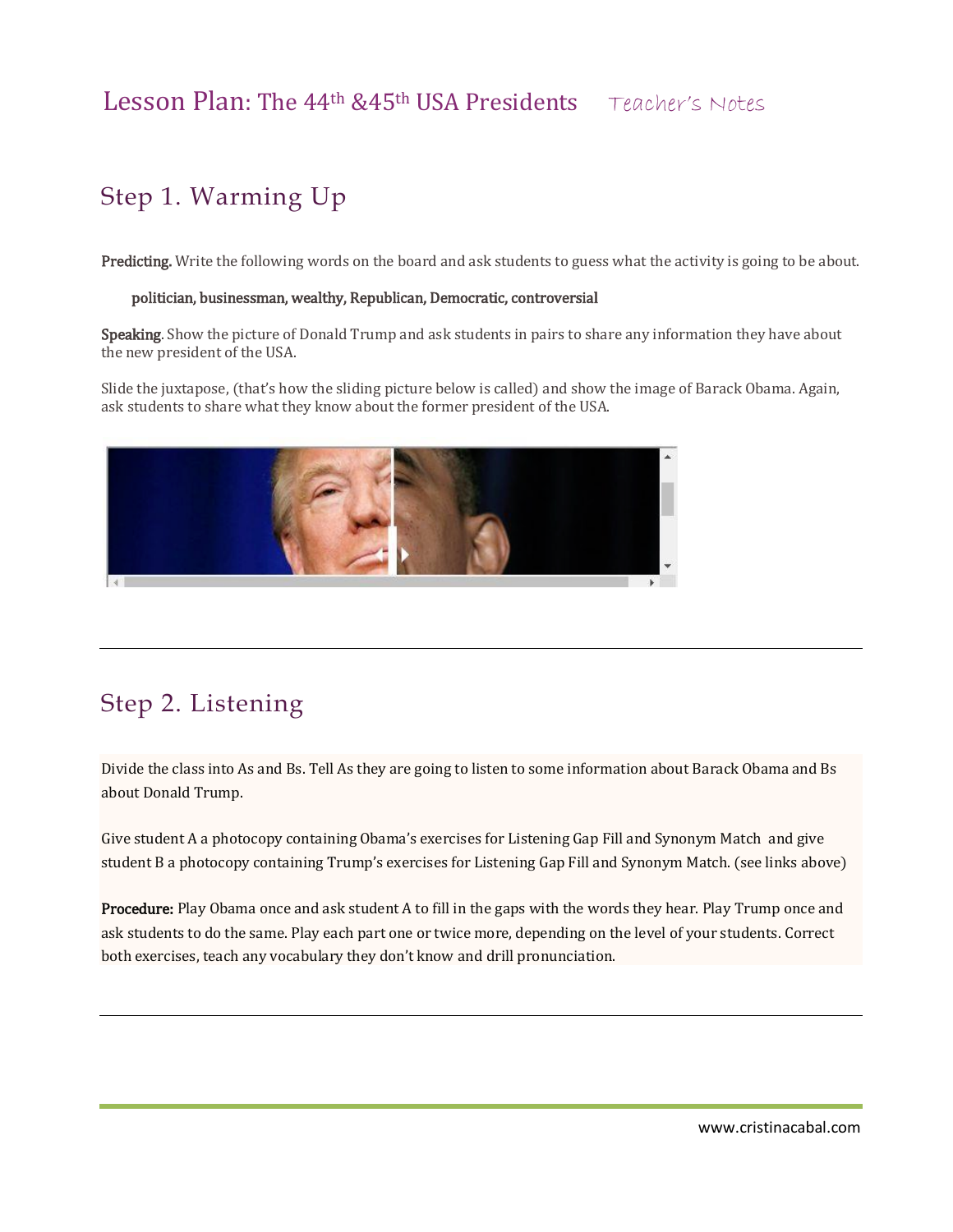### Step 3. Working on Vocabulary

Ask students to do the Synonym Match exercise in their photocopies. Point out that this exercise is very important as they will need to use some of this vocabulary in the next exercise.

# Step 4. Building a Word Cloud with Students' Suggestions

Tell students that they will now have to read their part several times as the next step will be retelling their text in as much detail as possible. As they read, ask them to underline any key words that might help them retell their biography.

Open [Wordle](http://www.wordle.net/) (it works better on Firefox) and ask students A to feed the word cloud with the words they have underlined. Open a new tab and do the same with student B.

Alternatively you can use mine .

### OBAMA

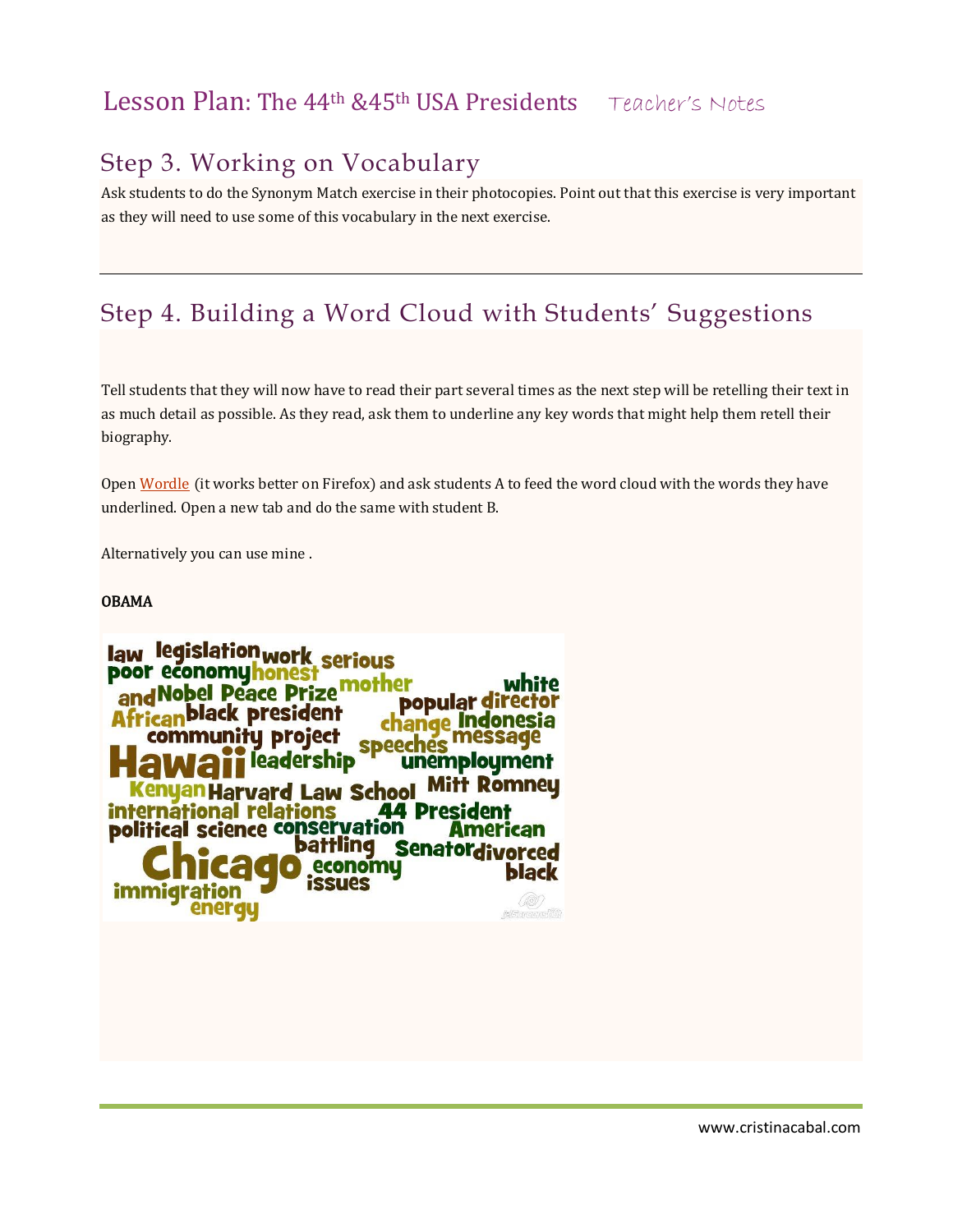#### **TRUMP**



### Step 5. Retelling

Pair up student A and student B. Display the word cloud for Obama and ask student A to retell Obama's biography in as much detail as possible and using the prompts in the cloud. Repeat procedure for student B.

### Step 6. Homework

Check out the creative suggestions Sean gives for homework.

Answers to Student's exercises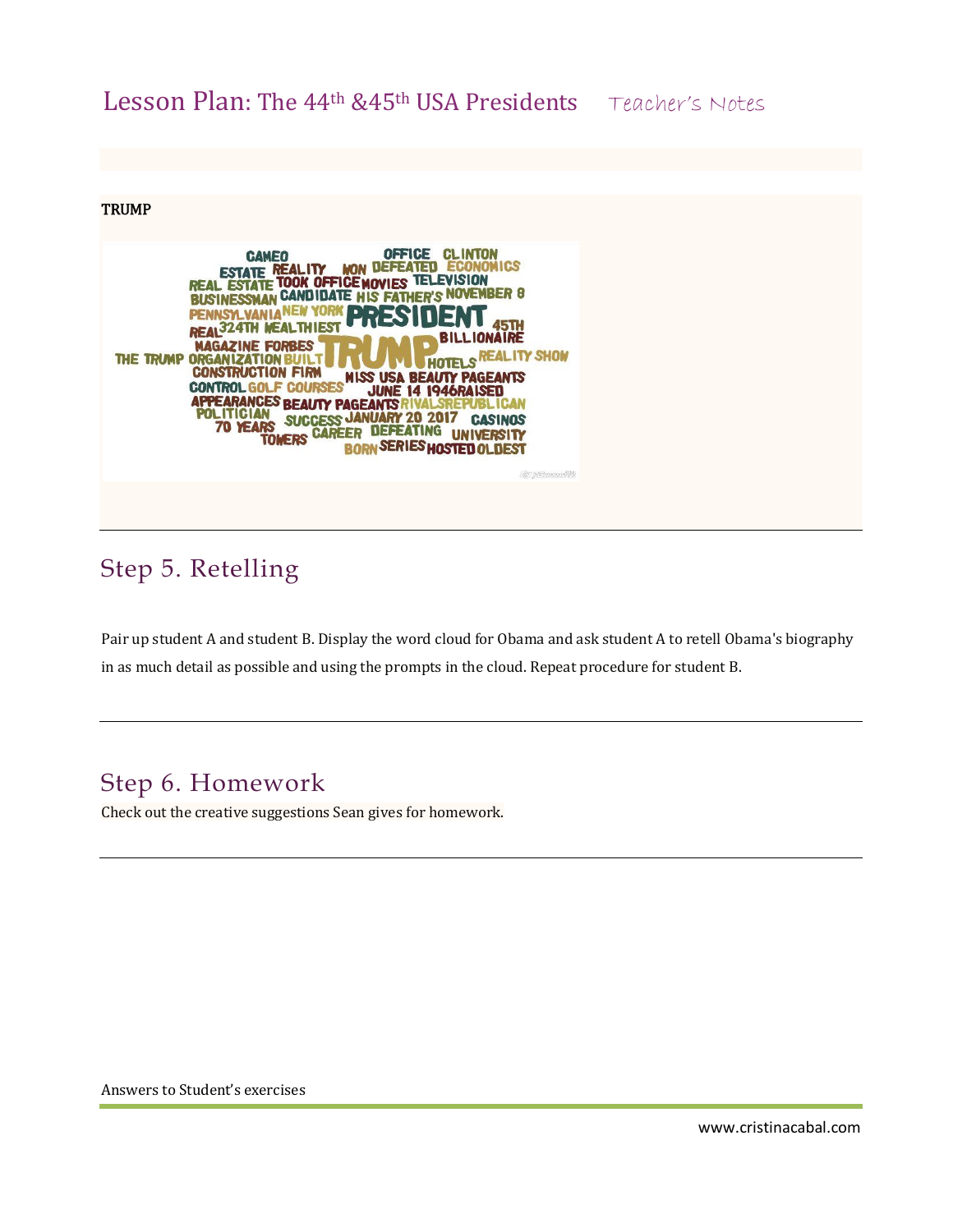### OBAMA

#### TRANSCRIPT

Barack Obama is the 44 President of the United States of America. He is also the winner of the 2009 Nobel Peace Prize. He made history in 2008 when he won the U.S. presidential election. He is the first African American to be President. Obama's charisma, intelligence, and powerful speeches have made him extremely popular with many Americans. He has been very successful with his message for change.

Obama was born in Hawaii in 1961 to a black Kenyan father and white American mother. His parents divorced and his mother married an Indonesian man. Barack's family moved to Indonesia in 1967. He attended schools in Jakarta until he was ten years old, when he returned to Hawaii. Obama majored in political science and international relations at Columbia University in New York.

After four years in New York, Obama moved to Chicago. There, he worked as the director of a community project from 1985 to 1988. He entered Harvard Law School and became the first black president of the Harvard Law Review. Obama taught law at the University of Chicago Law School for twelve years. He became an Illinois Senator in 1996.

In 2004, Obama was elected as a U.S. Senator. He supported legislation on conservation, energy, immigration and honest leadership. Obama is currently battling with serious issues such as the economy. He beat Mitt Romney to win a second term in office, despite a poor economy and high unemployment. He thanked voters by promising to spend his second term honoring their support, saying: "There's a lot more work to do."

#### SYNONYM MATCH:

|         | Paragraphs 1 and 2       |                  |                |
|---------|--------------------------|------------------|----------------|
| 1.      | United States of America | a.               | the States     |
| 2       | charisma                 | b.               | charm          |
| 3.      | extremely                | c.               | very           |
| 4.      | divorced                 | d.               | separated      |
| 5.      | moved                    | e.               | relocated      |
| 6.      | attended                 | f.               | went to        |
|         | Paragraphs 3 and 4       |                  |                |
| 7.      | project                  | g.               | programme      |
| 8.      | entered                  | h.               | enrolled in    |
| 9.      | taught                   | i.               | lectured in    |
| 10.     | legislation              | j.               | laws           |
| 11      | currently                | $\boldsymbol{k}$ | presently      |
| 12      | term                     | 1                | time in office |
| ------- |                          |                  |                |

### TRUMP

#### TRANSCRIPT

Donald John Trump is an American businessman and politician. He is also the 45th President of the United States of America. He was the chairman and president of The Trump Organization, which looks after his real estate and